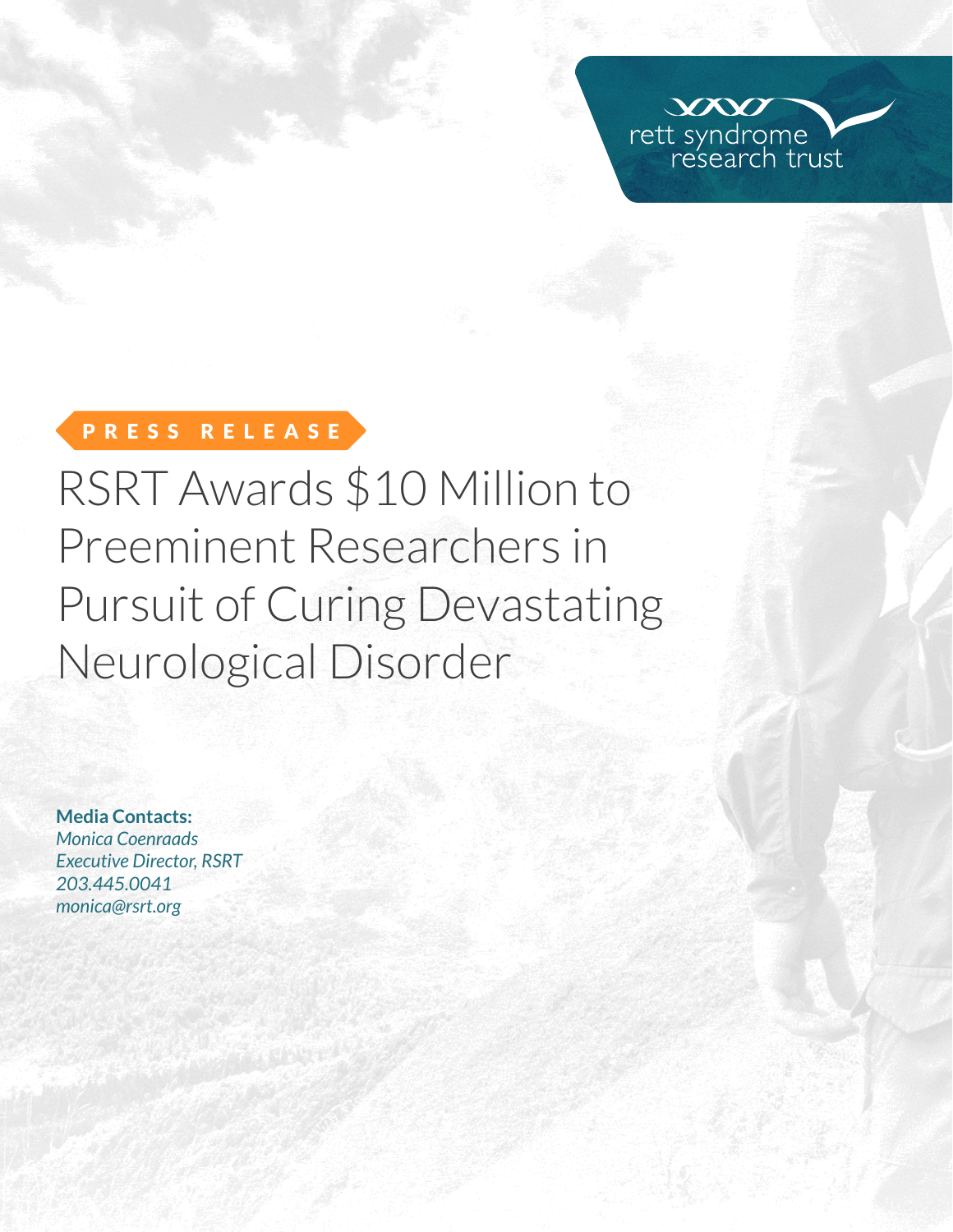## January 22, 2019

**TRUMBULL, CT** - Thanks to a \$10 million investment in Rett Syndrome research in 2018 — the largest annual award since the organization was founded in 2008 — the Rett Syndrome Research Trust (RSRT) is fueling exciting new collaborations and advances from an international group of world-class scientists that offer new hope for families coping with this devastating disease. Total research awards to date by RSRT have reached \$57 million.

 $\infty$ rett syndrome

arch trust

Rett Syndrome is caused by mutations in a gene known as *MECP2* resulting in a constellation of serious, progressive and disabling neurological symptoms that emerge during early childhood and eventually rob sufferers of the ability to speak, move normally or use their hands, among other devastating deficits.

Yet there is reason for optimism, now more than ever. Early in 2018, RSRT made a decision to increase investment in several key areas and to recruit elite scientists to execute in these areas. These areas include 1) gene therapy, where healthy copies of the *MECP2* gene are introduced to compensate for mutated ones 2) DNA editing, where a specific mutation in the genome is targeted and permanently corrected and 3) RNA editing, which focuses on correcting mutations in RNA. Given that DNA and RNA editing can be achieved in a number of different ways, RSRT is simultaneously pursuing all possible modalities to be sure to cover every therapeutic avenue.

The new awards are being made as part of RSRT's four-pronged strategic research plan—the *Roadmap to a Cure* including the components *Cure, Treat, Enable,* and *Learn*.

*"At RSRT we have one bold, challenging goal – to cure Rett and related MECP2 disorders. To that end, RSRT has developed the first and only comprehensive and aggressive plan to cure Rett Syndrome. The strategies are identified, the scientists recruited and our internal research team poised to not only monitor and evaluate progress but to also be vigilant for new technologies on the horizon," said Monica Coenraads, RSRT's Executive Director. "Our important work is made possible by the passion and urgency*  felt by families affected by Rett who fundraise for us. As a parent of a young woman with Rett I am beyond grateful for these efforts. Our success will *require the continued support of these families and beyond."*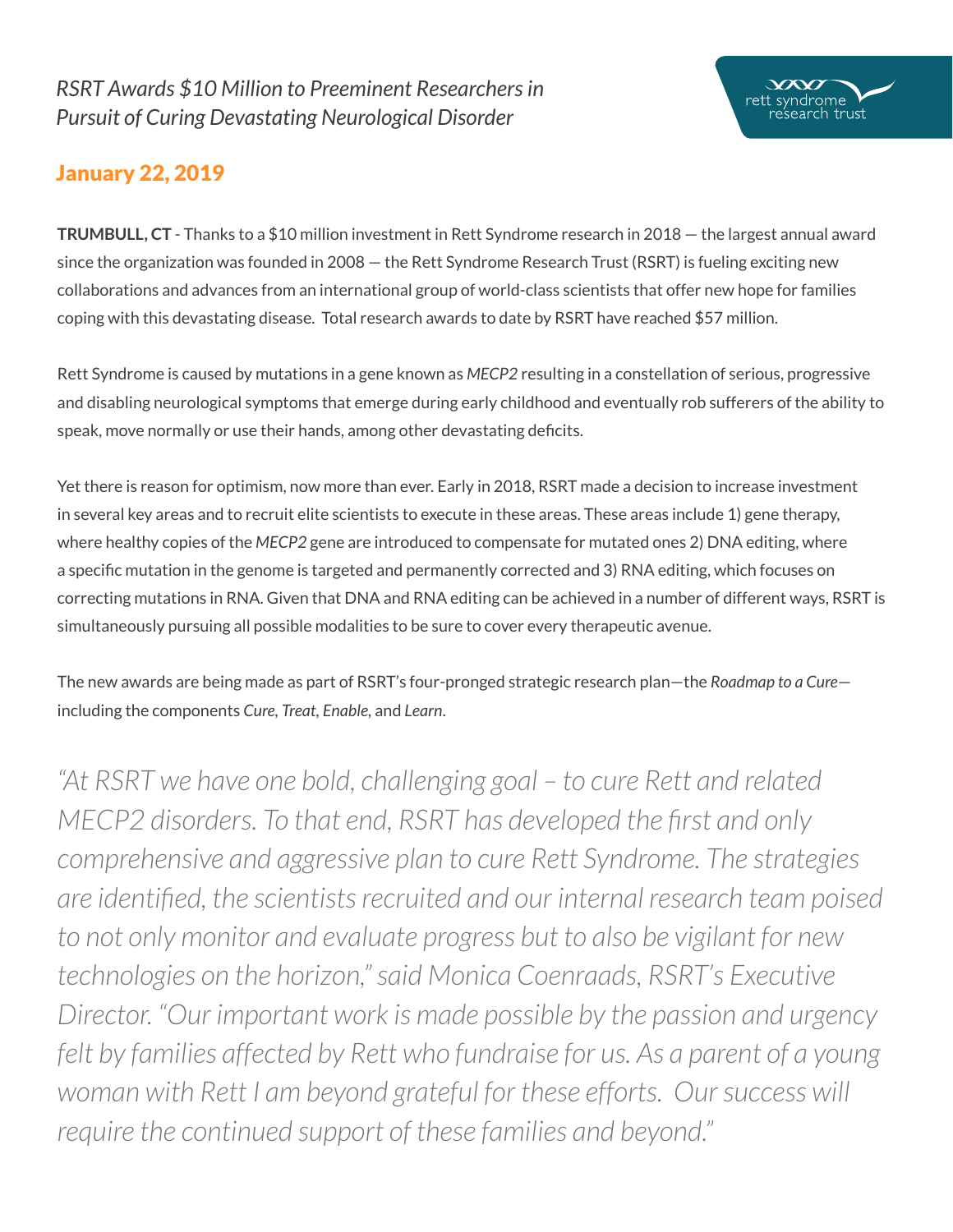## **The following are highlights of the projects that earned an RSRT award in 2018, all of which focus on the vital first component of the** *Roadmap***—a cure:**

- **Almost \$700,000 in additional funding for the** *Gene Therapy Consortium* **2.0**. In 2014 RSRT conceived of and launched the *Gene Therapy Consortium 1.0*. Data generated by this *Consortium* led to the company AveXis' decision to pursue gene therapy trials in Rett Syndrome individuals, set to begin this year. In the meantime, RSRT has recruited James Wilson, MD, PhD, to *Consortium 2.0*, leader of the world's largest academic gene therapy program at the University of Pennsylvania. He joins Adrian Bird, PhD and Stuart Cobb, PhD both from the University of Edinburgh. The goal of *Consortium 2.0* is to get a next generation gene therapy product ready for clinical testing by 2021.
	- **Nearly \$2 million to Beam Therapeutics for a DNA editing program to correct** *MECP2* **mutations.** Founded by Keith Joung, PhD, designated as one of the most cited researchers worldwide; David Liu, PhD, named by *Nature* as one of 2017's top 10 researchers in the world; and Feng Zhang, PhD, one of the pioneers of the CRISPR gene editing field, Beam is applying the cutting-edge gene editing tool known as CRISPR to target specific point mutations in DNA and permanently fix them. This exciting project harnesses the expertise, resources, and industrial approach of Beam to discover a novel class of therapeutics for Rett Syndrome.
- **More than \$2.3 million to correct** *MECP2* **mutations in RNA.** Led by investigators Guoping Feng, PhD, Feng Zhang, PhD, and Robert Desimone, PhD of MIT, the Broad Institute and Harvard University, this project will develop therapeutics using Zhang's CRISPR Cas13 technology to target RNA rather than DNA.
- **More than \$2.4 million for RNA and DNA editing to treat Rett Syndrome.** Jonathan Watts, PhD and his colleagues will put their deep knowledge of RNA chemistry to work developing RNA editing therapeutics. Their institution, University of Massachusetts Medical School, is renowned for their work on RNA with faculty receiving both a Nobel and a Breakthrough Prize. For DNA editing the aim will be to replace the two exons where 97% of *MECP2* mutations reside.
- **Almost \$1 million to two RNA editing projects** being undertaken in the lab of long-time Rett researcher Gail Mandel, PhD and her colleague, John Sinnamon, PhD of Oregon Health and Sciences University and newcomer to Rett, Peter Beal, PhD of University of California Davis. These two West Coast labs are editing RNA by leveraging the naturally-occurring editing enzyme in neurons known as ADAR.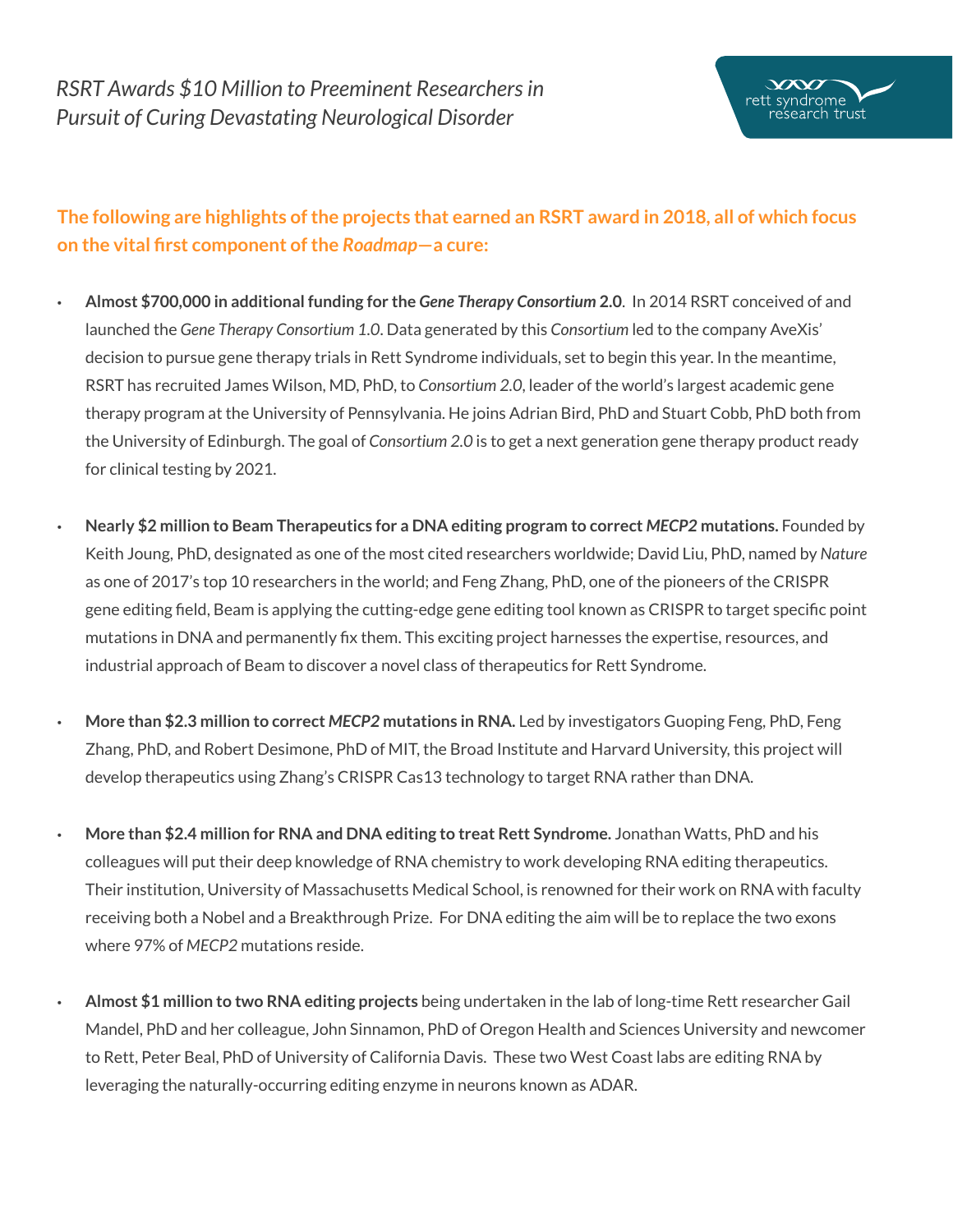## *RSRT Awards \$10 Million to Preeminent Researchers in Pursuit of Curing Devastating Neurological Disorder*

### **List of 2018 Awards**

**Adrian Bird/Stuart Cobb** University of Edinburgh *Gene Therapy Consortium 2.0* **\$653,856**

#### **BEAM Therapeutics**

*Developing a pre-clinical DNA base editing program to precisely correct the genetic cause of Rett Syndrome in the central nervous system* **\$1,870,660** 

#### **Jonathan Watts/Scot Wolfe/Eric Sontheimer/ Anastasia Khvorova**

University of Massachusetts *RNA and Genome editing for treatment of Rett Syndrome* **\$2,403,735**

**Guoping Feng/Feng Zhang/Robert Desimone** Massachusetts Institute of Technology /Broad Institute/ Harvard University *RNA-editing as a gene therapy approach for Rett Syndrome* **\$2,332,000** 

### **Additional Funding/Bridge Funding**

**David Lieberman** Boston Children's Hospital *Clinical Trial Consortium* **\$74,792**

**Victor Faundez** Emory University *Outcome Measures and Biomarkers Development* **\$40,480**

# **John Sinnamon**

Oregon Health and Sciences University *New editing enzymes for RNA* **\$345,000**

**Peter Beal** University of California Davis *New molecular tools for directed editing of MECP2 mutations associated with Rett Syndrome* **\$563,870**

### **Allan Jacobson/Jonathan Watts**

University of Massachusetts Medical School *Read-through of premature termination codons for treatment of Rett Syndrome* **\$323,000** 

### **Andrea Cerase**

Queen Mary University of London *Reactivation of MECP2 and CDKL5 genes by functional deactivaton of Xist RNA* **\$351,022**

### **Antonio Bedalov** Fred Hutchinson Cancer Research Institute *Reactivating MECP2*  **\$38,000**

**Autism Science Foundation \$17,500**

### *MECP2* **Duplication Syndrome**

**Huda Zoghbi** Baylor College of Medicine *A forward genetic screen to identify druggable modulators of MECP2 levels*  **\$752,660**